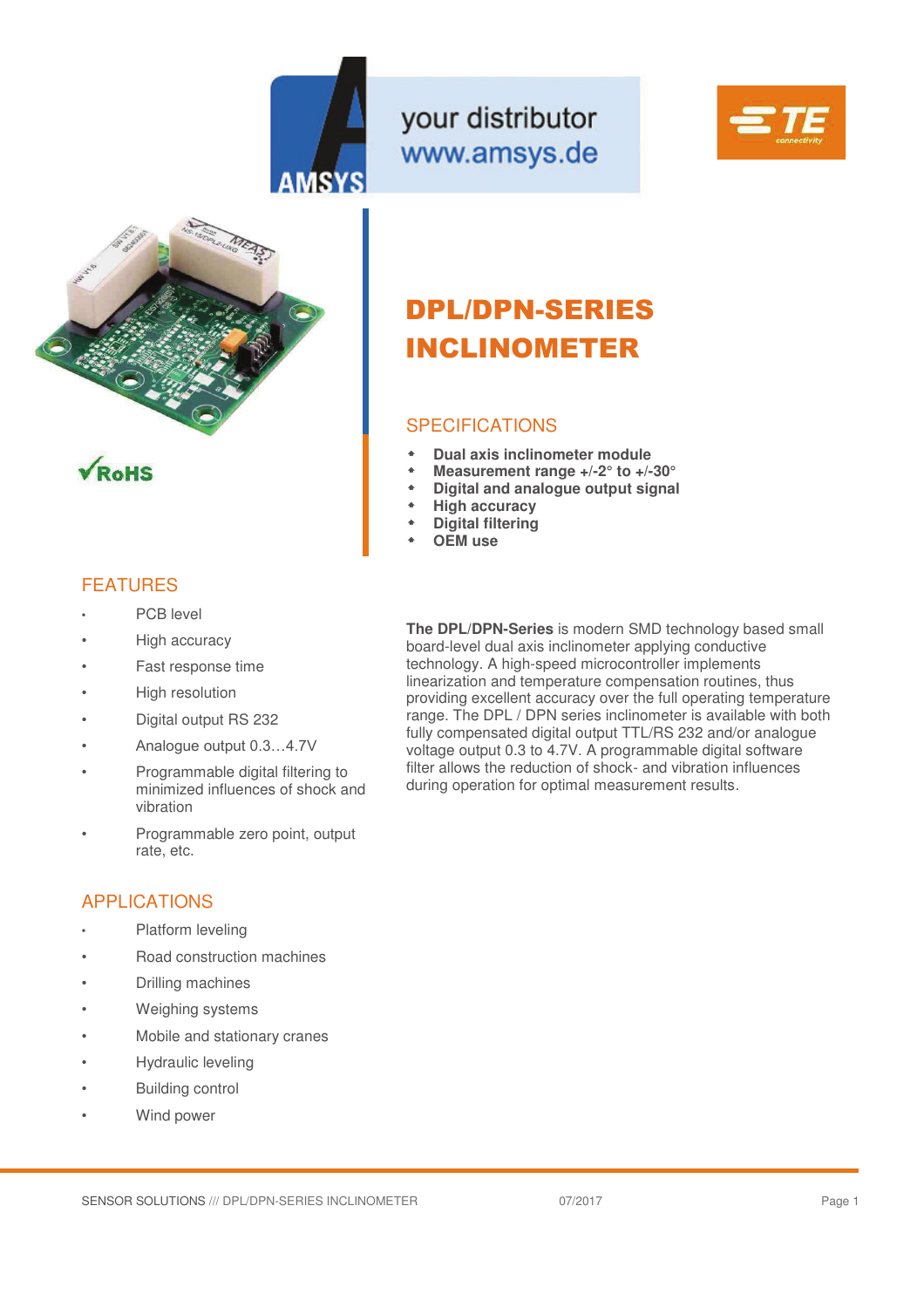# DIMENSIONS **[MM]**

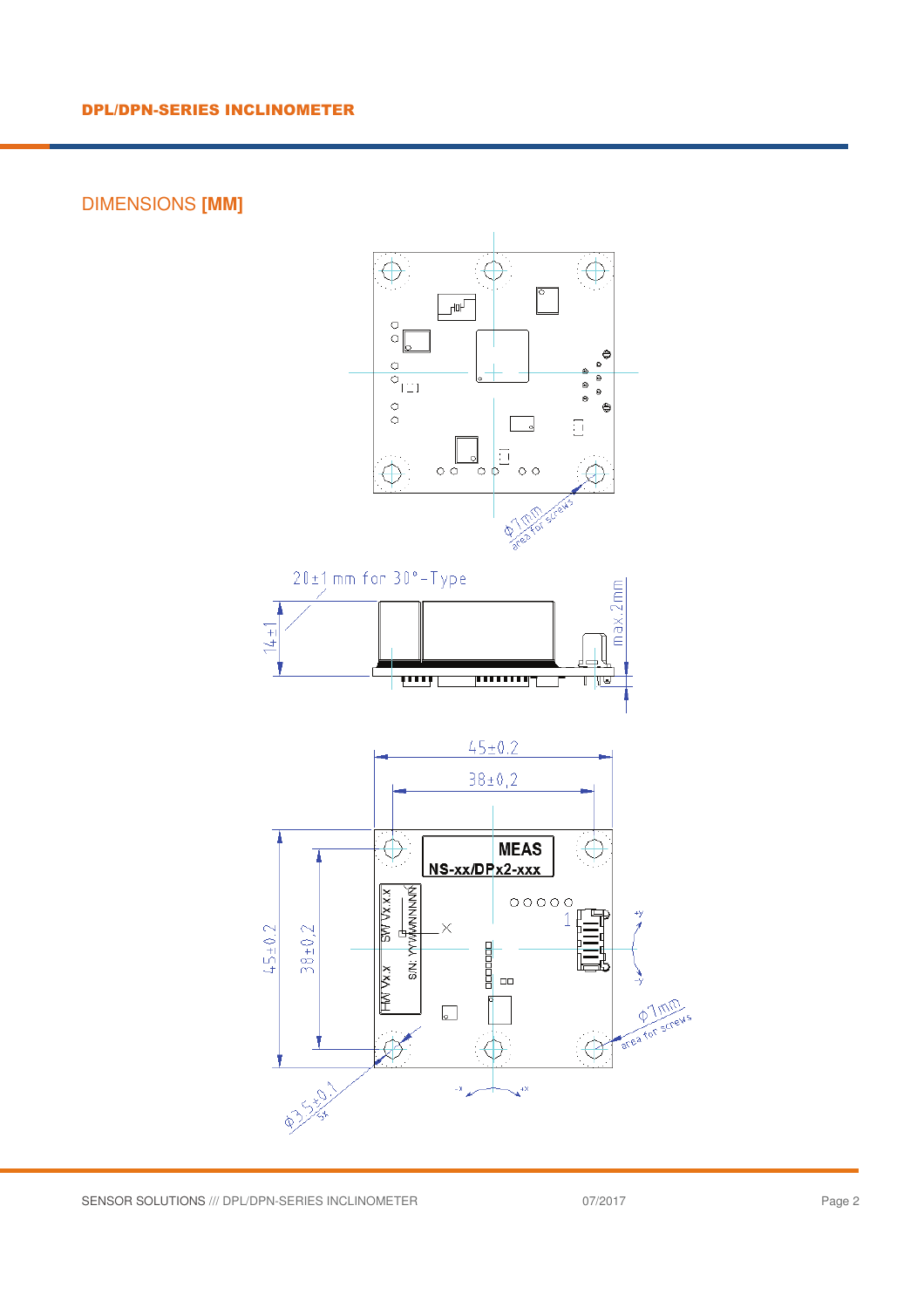# PERFORMANCE SPECIFICATIONS

|                                                                            | <b>Conditions</b>                                         | <b>Min</b>                   | <b>Type</b> | Max                 | <b>Unit</b> |
|----------------------------------------------------------------------------|-----------------------------------------------------------|------------------------------|-------------|---------------------|-------------|
| Measurement ranges                                                         |                                                           | $-2,-5,-10-15,-30$           |             | $+2,+5,+10,+15,+30$ | $\circ$     |
| Resolution                                                                 |                                                           |                              | 0.001       |                     | $\circ$     |
| Accuracy (absolute), type $2^{\circ}$                                      | Ta = $+25^{\circ}$ C, -40 $^{\circ}$ C to 85 $^{\circ}$ C | 0.05                         |             | 0.15                | $\circ$     |
| Accuracy (absolute), type 5°                                               | Ta = $+25^{\circ}$ C, -40 $^{\circ}$ C to 85 $^{\circ}$ C | 0.05                         |             | 0.15                | $\circ$     |
| Accuracy (absolute), type $10^{\circ}$   Ta = +25°C, -40°C to 85°C         |                                                           | 0.06                         |             | 0.15                | $\circ$     |
| Accuracy (absolute), type $15^{\circ}$ Ta = $+25^{\circ}$ C, -40°C to 85°C |                                                           | 0.06                         |             | 0.25                | $\circ$     |
| Accuracy (absolute), type 30°                                              | $T_a = +25^{\circ}C$ , -40°C to 85°C                      | 0.17                         |             | 0.8                 | $\circ$     |
| Offset temperature drift error                                             | Ta = $+25^{\circ}$ C                                      |                              | 0.05        |                     | $\circ$     |
| Digital output rate (1)                                                    | TTL,RS232,SPI                                             | 0.5                          | 10          | 25                  | Hz          |
| Noise RMS                                                                  |                                                           |                              | 0.001       |                     | $\circ$     |
| Analogue voltage output                                                    |                                                           | 0.3                          |             | 4.7                 | $\vee$      |
| Current consumption                                                        |                                                           |                              | 8           | 15                  | mA          |
| Power supply (2)                                                           | DPL2 series                                               |                              | 5           |                     | <b>VDC</b>  |
| Power supply (3)                                                           | <b>DPN2</b> series                                        | $\overline{7}$               |             | 30                  | <b>VDC</b>  |
| Operation temperature range                                                |                                                           | $-40$                        |             | $+85$               | °C          |
| Storage temperature range                                                  |                                                           | $-40$                        |             | $+85$               | °C          |
| Weight                                                                     |                                                           |                              | 20          |                     | g           |
| Dimensions (4)                                                             | WxDxH                                                     | $45 \times 45 \times 14(20)$ |             | mm                  |             |

(1) programmable

(2) only for series NS-xx/DPL2-xxx

(3) only for series NS-xx/DPN2-xxx

(4) H=20mm the 30° unit only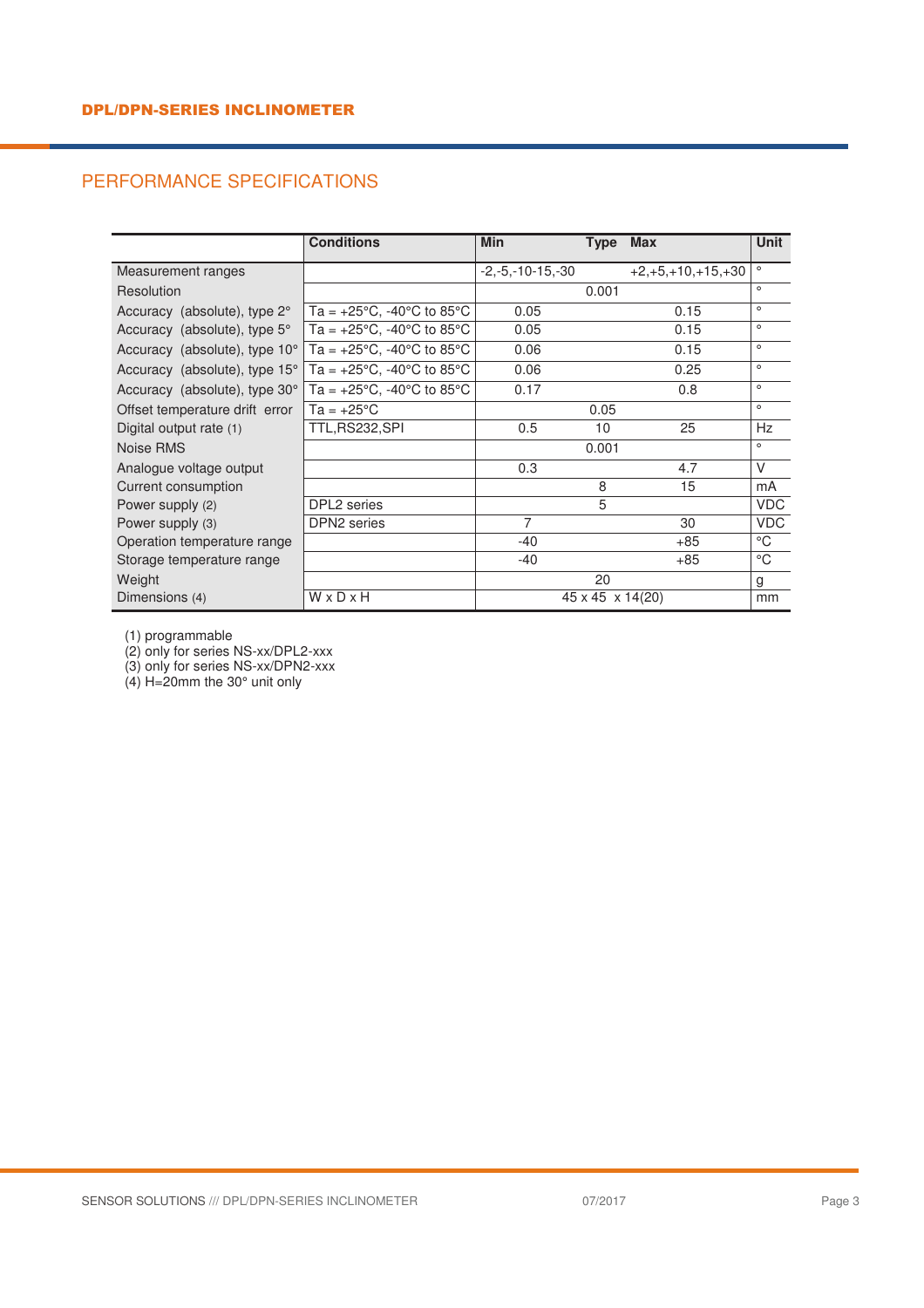### PINNING - UNIT WITH UART /TTL INTERFACE

#### **Unit NS-xx/DPL2-Uxx**

| Pin              | <b>Name</b> | <b>Description</b>                                           | <b>Type</b>              |
|------------------|-------------|--------------------------------------------------------------|--------------------------|
|                  | Vcc         | Positive power supply +5VDC                                  | Supply, input            |
| $\mathcal{P}$    | <b>RxD</b>  | UART input signal (TTL-level)                                | Input 1                  |
| 3                | <b>GND</b>  | Negative power supply, ground output signal analogue/digital | Supply, input            |
| $\boldsymbol{4}$ | N.C.        | Not connected                                                |                          |
| 5                | N.C.        | Not connected                                                | $\overline{\phantom{0}}$ |
| 6                | <b>TxD</b>  | UART output signal (TTL-level)                               | Output 1                 |



Surface view, Top level

**For more details please use the product specification / application note / instruction manual.** 

## PINNING - UNIT WITH RS 232 INTERFACE AND ANALOGUE OUTPUT

#### **Unit NS-xx/DPN2-Rxx**

| Pin              | <b>Name</b> | <b>Description</b>                                           | <b>Type</b>   |
|------------------|-------------|--------------------------------------------------------------|---------------|
|                  | Vcc         | Positive power supply +730VDC                                | Supply, input |
| $\overline{2}$   | <b>RxD</b>  | RS232 input signal                                           | Input 1       |
| 3                | <b>GND</b>  | Negative power supply, ground output signal analogue/digital | Supply, input |
| $\boldsymbol{4}$ | VoutX       | Analogue output signal X-axis                                | Output 2, X   |
| 5                | VoutY       | Analogue output signal Y-axis                                | Output 2, Y   |
| 6                | <b>TxD</b>  | RS 232 output signal                                         | Output 1      |



Surface view, Top level

**For more details please use the product specification / application note / instruction manual.**